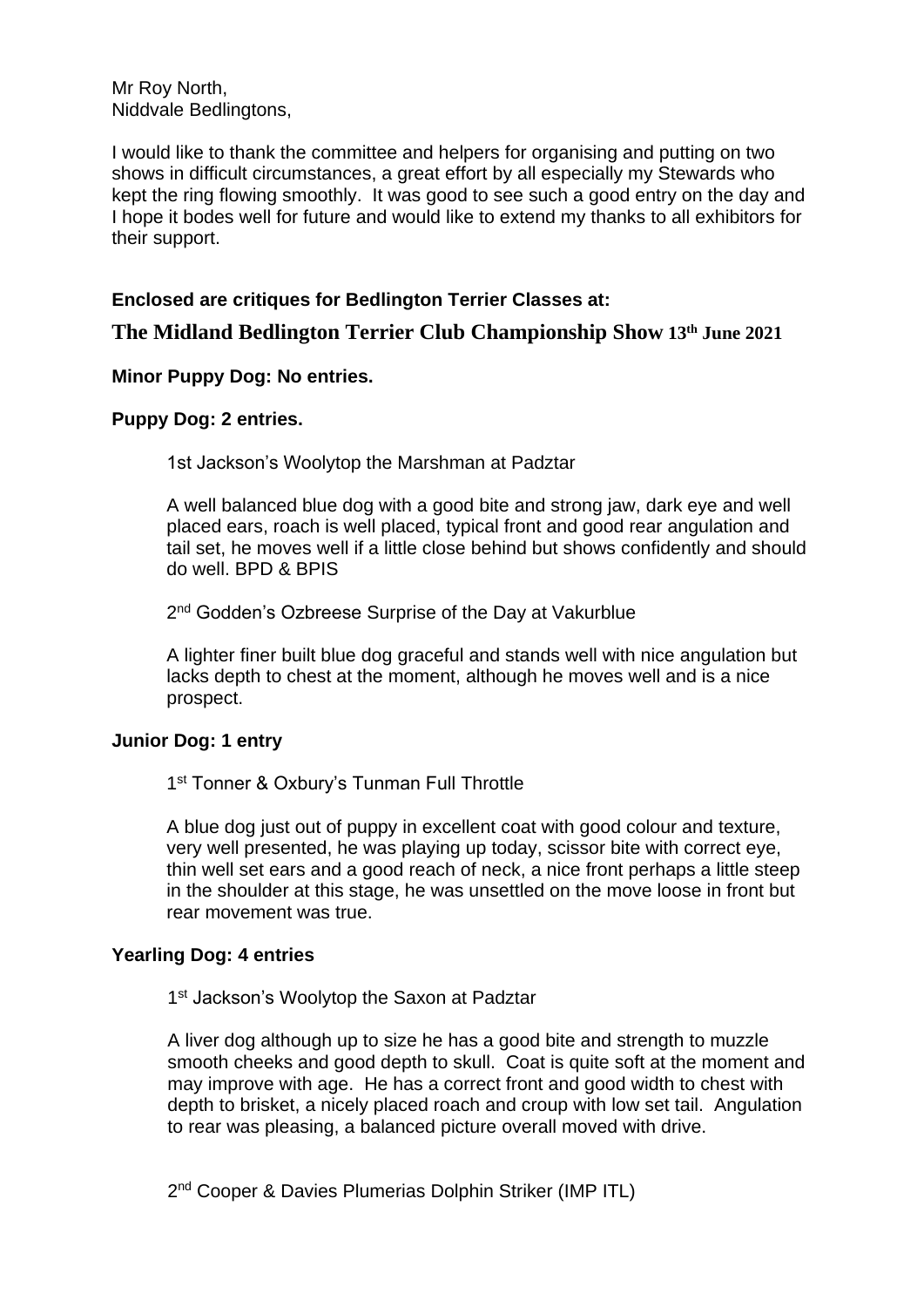A blue dog well presented, finer in the head than 1<sup>st</sup> but of good type, a scissor bite but perhaps a little shorter in muzzle. Nice reach to neck flowing to roach over loin and correct tail set. Typical tapered front to this dog and looked nice on the move with drive from the rear.

3<sup>rd</sup> Offer's Woolytop the Viking

#### **Novice Dog no entries**

#### **Graduate Dog no entries**

#### **Post Graduate Dog 2 entries**

1<sup>st</sup> Smith's Velvety Chocolate Drizzle

A liver dog up to size, with a good outline, he has depth to skull and smooth cheeks, scissor bite and dark liver nose. Depth to chest, and good hare feet, he was a little unsettled today and moved loosely in front but ok behind would perhaps benefit from more muscle tone

2<sup>nd</sup> Oldfield's Blue Comet Flash

A blue dog in good coat with colour and texture, a long lean head, dark nose and eye, thin ears. Rather too wide in front and short coupled which compromised his movement on the day.

#### **Limit Dog 7 entries**

1<sup>st</sup> Baldwin's Woolytop the Piper Son JW

Liver dog of correct size and length to height ratio. He is a powerful dog in very good condition an excellent jacket with good texture and colour. He has a muscular loin giving him a good roach. A lovely balanced head with scissor bite, nice length to muzzle, smooth cheeks, depth to skull and best of leathers. Correct depth to brisket and width in chest that helps produce the desired tapered front. Sloping pasterns, hare feet, good angulation to the shoulder, rear and hind legs.

Moved true with a spring in his step. Pleased to award him CC and BIS

2<sup>nd</sup> Scott's Lend Show Melody Maker

A taller blue dog with a long lean quality head good foreface and bite, smooth cheeks nice depth to skull, dark eye well set ears. Coat has texture but lacked a little colour on the day. A good topline, croup and tailset, chest deep to elbow with good forequarters and angulation. Moves true held topline, although a little close behind, would perhaps benefit from a little more muscle tone.

3 rd Gillie's Rhicullen Rennie Mac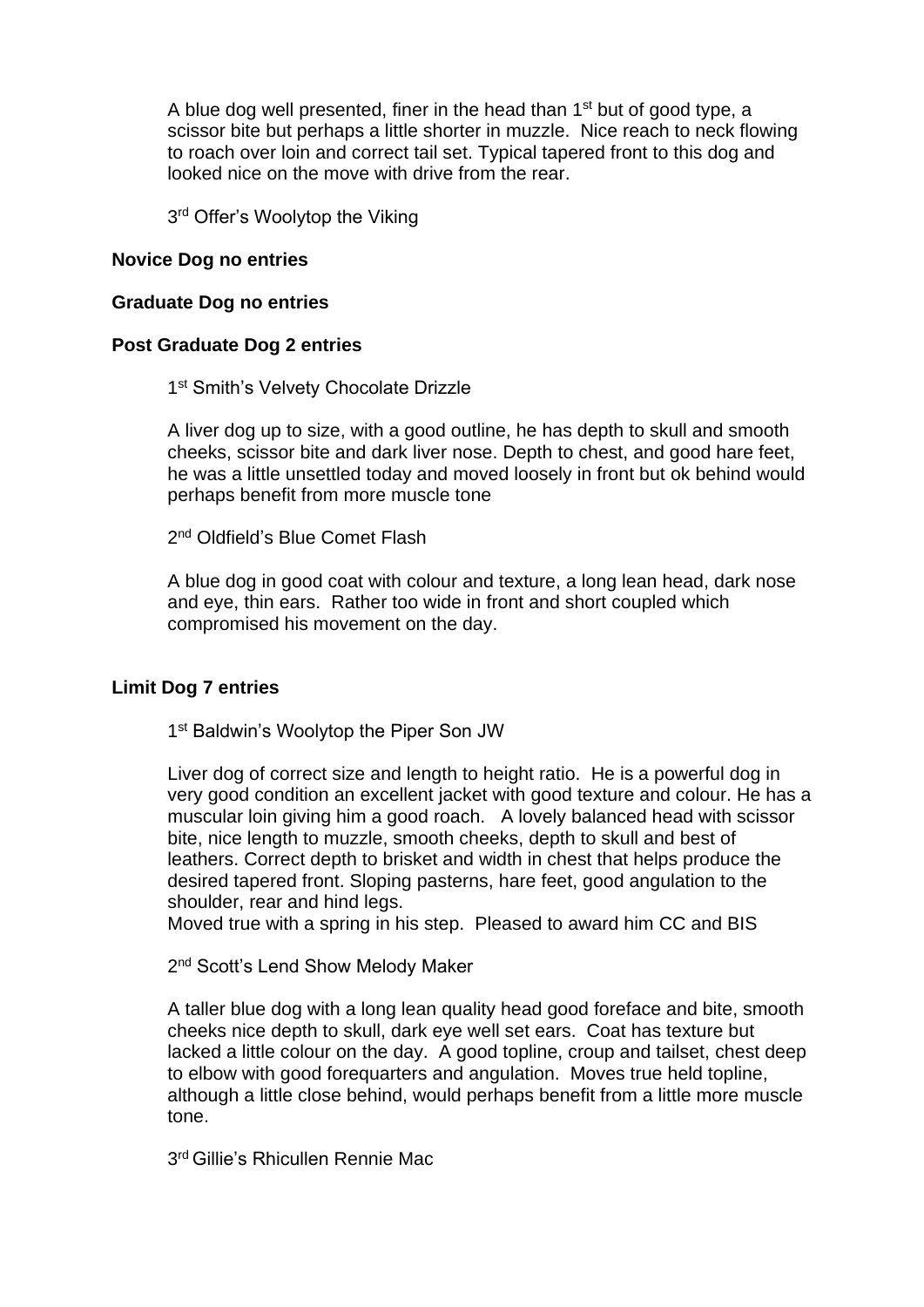## **Open Dog 3 entries**

1<sup>st</sup> Hewitt-Taylor's Mollora Red Kite for Tobanie

Liver dog in good coat with texture and colour, a good topline, roach and tailset. Scissor bite in flowing head with no obvious stop, skull is nice and rounded with smooth cheeks, bright hazel eyes and best of ears. His forequarters are well put together with laid back shoulders, would prefer a little more depth to brisket, however he is lithe and lathy and has nice length to height. The rear angulation is not exaggerated and he moves true both away and back holding his topline.

2<sup>nd</sup> Turner's L'end Show Mystery Universe (IMP RUS) JW ShCEx OSW

A nice sized blue dog in good coat with guard hair. He has a powerful head with large teeth and scissor bite pleasing foreface and a clear run through stop leading to a skull with depth. Chest deep and fairly broad nice Bedlington front. A muscular loin helps give this dog a nice roach and roll over at croup for good tailset. He moved a little lazily at first but once his pace was increased he got into a more balanced gait.

3<sup>rd</sup> Butler's Yarbach Federers Final

## **Champion Dog 2 entries**

1<sup>st</sup> Middlebrook's Ch Tcheria Tcharleston

A blue dog in a nice jacket, balanced head with scissor bite clean skull and a dark eye, thin well placed ears, well set off with reach to neck and a body of pleasing height to length ratio. Correct depth to chest and flat ribbed, legs straight and tapering to feet. Topline is pleasing with a low set tail. He moved true with drive from the rear a worthy Champion. Res CC

2<sup>nd</sup> Offer's Ch Woolytop the Wherryman ShCm SHCEX

Slightly larger blue dog with powerful head, large nostrils, Scissor bite, width to foreface and smooth rounded cheeks with depth. Body is of pleasing shape with a roach over loin and roll over to give low set tail. Depth in chest, good front and rear quarters moved straight and true but edged out today by the condition and coat of the first dog.

## **Veteran Dog 1 entry**

1<sup>st</sup> Thompson's Jetsway Bollinger

Blue dog in dark coat with good texture, would prefer a little more length to head but it is of good quality, with a dark eye and nose with large nostrils, scissor bite and fine quality ears. A dog with nice length through body a nice front and rear with sloping pasterns and hare feet. Tail rose a little on the move but he was true both going away and back, not showing his age a credit to the owner.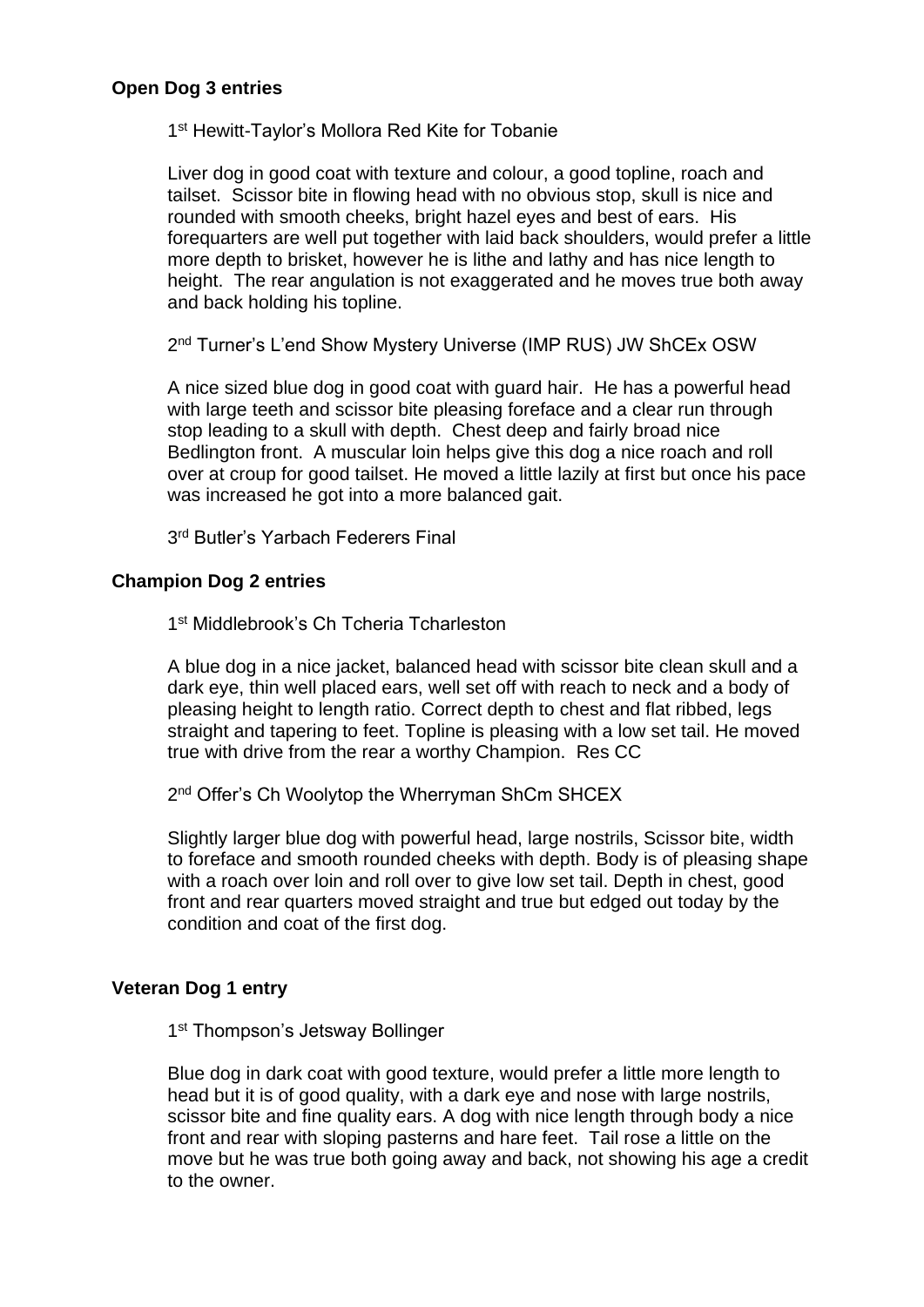# **Special Beginners Dog 1 entry**

1<sup>st</sup> Oldfied's Blue Comet Flash

## **Minor Puppy Bitch 1 entry**

1<sup>st</sup> Pollard & Barrowclifffe's Jobanker Cotton Candy

Smart liver bitch, well balanced in coat with colour. A long lean head with clean line through stop, scissor bite, smooth cheeks, well set thin ears. Good angulation to front and rear a nice topline and tailset. Chest still a little shallow but can improve with age. A little bit shy on the move at first but improved to show with a true mincing gait, pleasing on the eye. BPB

#### **Puppy Bitch 3 entries**

1<sup>st</sup> Banister's Miteymidgets Twenty Twenty

A smaller but well balanced dark blue bitch with lovely outline standing, muscular and with substance for her size. She has large teeth and strong foreface with length and is clean through stop, well filled below eye. Her jacket is thick and has correct texture she exhibits strong pigmentation. Chest deep and fairly broad, well sprung at the roach with roll over to give correct tailset. Forequarters nicely built, good angulation front and rear she moved around the ring with drive, close call for best puppy bitch.

2<sup>nd</sup> Jones's Toolbox Yes Why Not at Squidlyannes (IMP SWE)

A taller blue bitch with lighter build, scissor bite with length to skull, smooth cheeks and thin well placed ears. She is a little shallow in the chest at the moment but her front placement is good well sloped paterns, and she exhibits a good topline with roach and tuckup. A little green on the move at first but once settled she had a light springy gait holding topline and tailset.

3<sup>rd</sup> Porter-Manning & Porter's Woolytop Secret Whispa among Walleroo

#### **Junior Bitch 5 entries**

1<sup>st</sup> Scott's Janmark Just Do IT

A blue bitch in good coat and condition. Good scissor bite, smooth through stop to smooth cheeks and thin well placed ears. Depth to chest with flat rib and reasonable width, forelegs straight and wider at chest than feet as required. Topline is nice with roach over loin. Moves positively light and springy gait.

2<sup>nd</sup> Butler's Yarbach Mrs Claws

A blue bitch not in quite the coat of first but a nice type, her skull is a little shorter in foreface, scissor bite finer in muzzle, dark eye, and thin well placed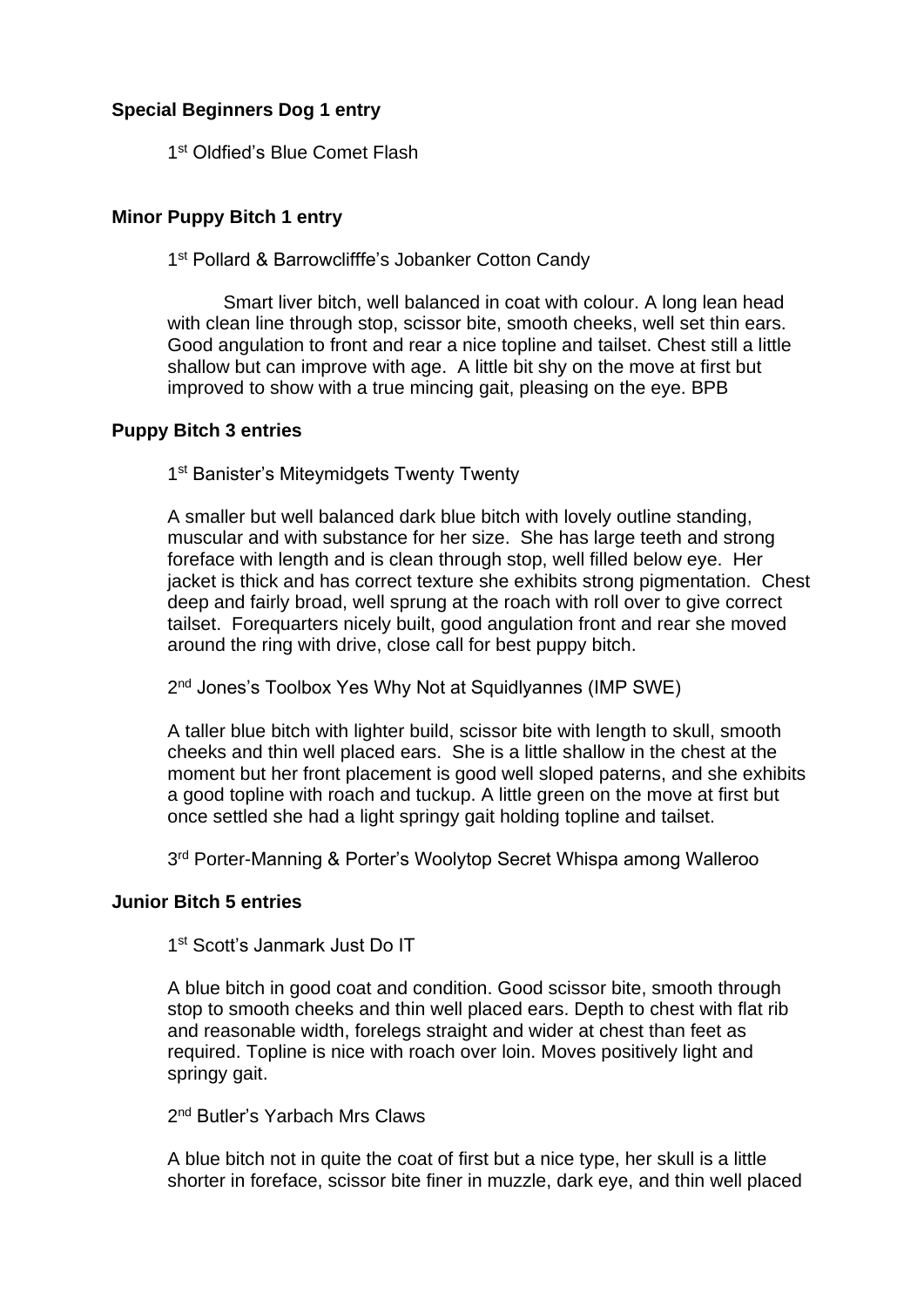ears. Good depth to chest flat ribbed, roach over loin low set tail, good angulation to rear quarter with muscle tone. She was a bit of a handful but once settled moved with drive from the rear holding her topline.

3<sup>rd</sup> Spiller's Tunman TipTop

# **Yearling Bitch 5 entries 1 absent**

1<sup>st</sup> Hewitt & Taylor's Rathsrigg Rosabella for Tobanie

A blue bitch in good coat and colour, lithe and lathy with good length to body showing topline with roach at loin, and low set tail. A long lean head with good bite, smooth cheeks and clean flow through stop. Good reach of neck to well laid shoulder and typical front for breed. Chest deep, flat ribbed carried well back to show a nice tuckup. Good angulation and muscle tone to rear allows her to move with drive and lightness to step.

2<sup>nd</sup> Baldwin's Woolytop Leading Lady

A blue bitch of good length to height ratio, not quite the coat of  $1<sup>st</sup>$  but has a nice topline with roach at loin and croup rolling over to give good tailset. She has length to skull a scissor bite would prefer little more fill to foreface, smooth through cheek with depth to skull, dark eye and thin ears. Deep through chest, angulation front and rear is good, hare feet with sloping pasterns. She was playing a little on the move but once settled she moved true both away and back holding her topline.

3<sup>rd</sup> Spiller's Tunman Tip Top

# **Novice Bitch 1 entry**

1<sup>st</sup> Porter-Manning & Porter's Woolytop Secret Whispa among Walleroo

Blue bitch with a finer head shorter in muzzle and lacking the fill I prefer, scissor bite, nice eye and well placed ears. Coat a little soft today, but she presents a nice outline, still a little shallow at the chest but can improve. Angles at the shoulder a little steep, angulation to rear quarters ok with nice tailset. Movement lacks some drive and she tends to flatten this may improve as she matures and builds muscle tone.

## **Graduate Bitch 1 entry**

1<sup>st</sup> Bannister's Miteymidgets Tiewie

A smart blue bitch in excellent condition of nice size with a coat of colour and texture. A fine quality skull well balanced with dark eye and well placed ears, smooth cheeks. Perhaps a little shallow at chest but it is fairly broad and flat ribbed giving her nice front with good angulation. She has strong loins with a roach and roll over to low set tail. Positive on the move true both coming and going away, holds her topline.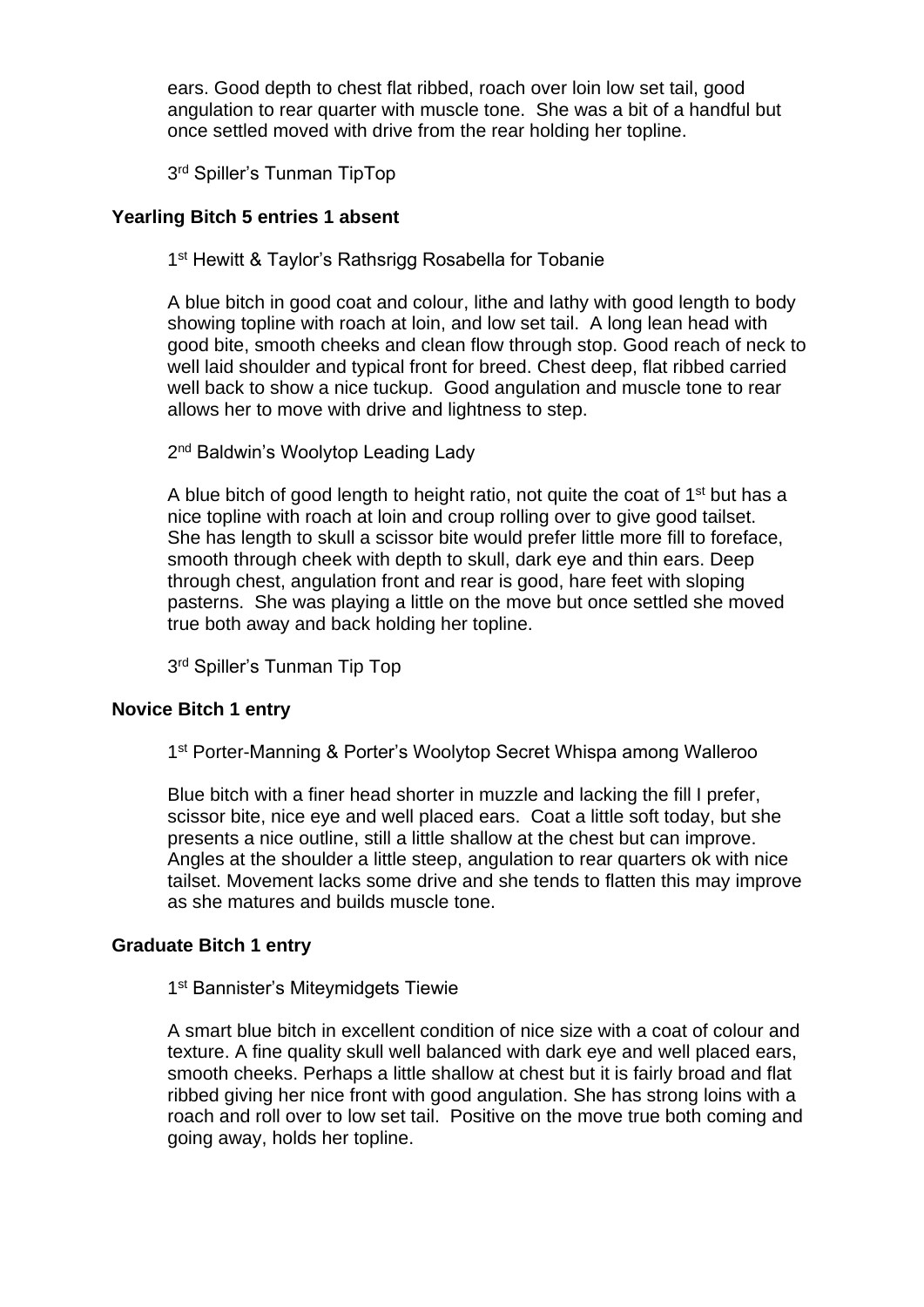## **Post Graduate Bitch 3 entries**

1<sup>st</sup> Moore & Chudleigh's Devleigh Wild Child

A blue bitch of substance in good coat with texture and colour, well presented. A long lean head, scissor bite, with dark eye, thin well set ears, would like a little more fill to foreface. Nice length to body with reach to neck, roach over loin, chest fairly broad with flat rib, stands correctly at the front and angulation throughout is balanced. Moved around the ring true in front perhaps a little close behind but drives through hock and holds a nice topline.

2<sup>nd</sup> Jones's Pengerigg Pure heart

Another nice sized dark blue bitch in very good jacket. A strong head with length to jaw, large teeth and good bite, the cheeks are smooth with depth to skull, a dark triangular eye, thin ears well placed. She has nice width through the body with good muscle tone, would prefer a little more length in back. She has a deep chest to elbow with a fair width which helps create the correct front placement. Rear angulation helped her to move with drive around the ring.

3<sup>rd</sup> Jones Mrs K A Miteymidgets Little Hottie at Squidlyannes

## **Limit Bitch 7 entries**

1<sup>st</sup> Harris and Cleaver's Jobanker Virtuous Veronica

A liver bitch well presented with a quality long lean head, good scissor bite and length to muzzle, clean through stop to smooth cheeks with nice fill below eye, nice leathers well placed lovely bright hazel eye. Graceful and lithe in build, well balanced length to height ratio with roach over loin and rounded croup allowing for low set tail. Deep through brisket, flat ribbed. Typical Bedlington front with good angulation to shoulders and hindquarters. Movement was light and springy with nice placement of feet front and rear, she held her topline and tail set. Res Bitch CC

2<sup>nd</sup> Phillips' Rathsrigg Willow

A blue bitch of around 15 inch again with quality head, scissor bite, smooth at cheeks dark triangular eye, thin ears well placed. Stands with correct front placement, shoulder angulation is good, nice depth to chest and flat ribbed, muscular at loin, low set tail, rear angulation is good with nice muscle tone at second thigh. She moved true around the ring with good drive, a close call.

3<sup>rd</sup> Walters & Mitchell's Tunman Shine Amite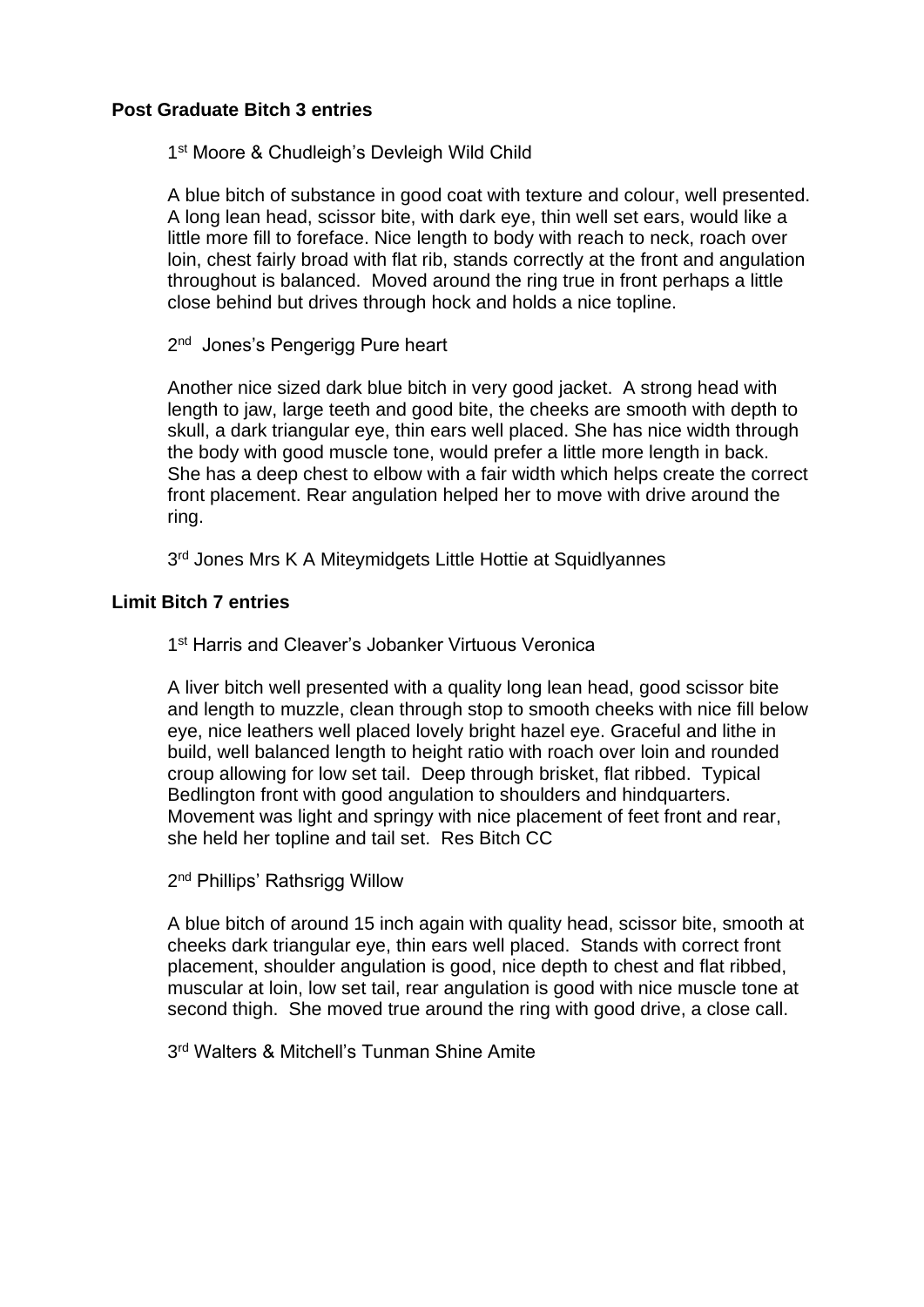#### **Open Bitch 3 entries**

1<sup>st</sup> Banister's Miteymidgets Love in Bloom JW

A quality blue bitch with a lovely outline standing, I like the length to height ratio and the roach at loin. A slender bitch through body with a lean head of quality, correct bite, nice cheeks a dark eye, ears thin and well placed. Deep through brisket and flat ribbed. Tapered forelegs, slope to pasterns, well made hindquarters with good muscle tone which propelled her with a light and graceful gait true in front and rear.

2<sup>nd</sup> Moore & Chudleigh's Devleigh Dare to Dream

A darker blue bitch in excellent coat with a build of substance but not exaggerated, another bitch with good length to height ratio and well placed roach. She lacked a little in stregnth of foreface for me in a bitch of this type but she has a scissor bite, dark eye and ear set, cheeks are smooth with depth to skull. Depth to chest well ribbed through body. Nice front and rear quarters but she lost out on movement today.

3<sup>rd</sup> Middlebrooks Poppyblu Elara

## **Champion Bitch 2 entries**

1<sup>st</sup> Moore & Chudleigh's Ch Tcheria Tcheerleader at Devleigh

A dark blue bitch in a nice jacket of texture and density, a bitch with substance and balance through the body, strong at the loin and in no way coarse. The head was a nice wedge shape with good bite, smooth cheeks and good depth to skull, the eyes are dark and triangular with dark pigment at the lids, ears well placed, strong neck with reach from good base. Well-constructed front and rear quarters with nicely sloped pasterns and hocks well let down. She moves true all ways and deserves her accolades. BCC and BOS and RBIS BVIS

2<sup>nd</sup> Bannister's CH Miteymidgets Going Global JW ShCM

Another quality blue bitch from this kennel, a more slender build through body than first, but with a long lean feminine head, good bite smooth cheeks, dark eye and fine ears. She was in a nice coat and has a good outline with length through her back allowing for a roach over a strong loin leading to a rounded croup with good tail set. Angulation is good throughout and she moves true, was swayed by the substance of 1<sup>st</sup> but could be different on another day, two worthy Champions.